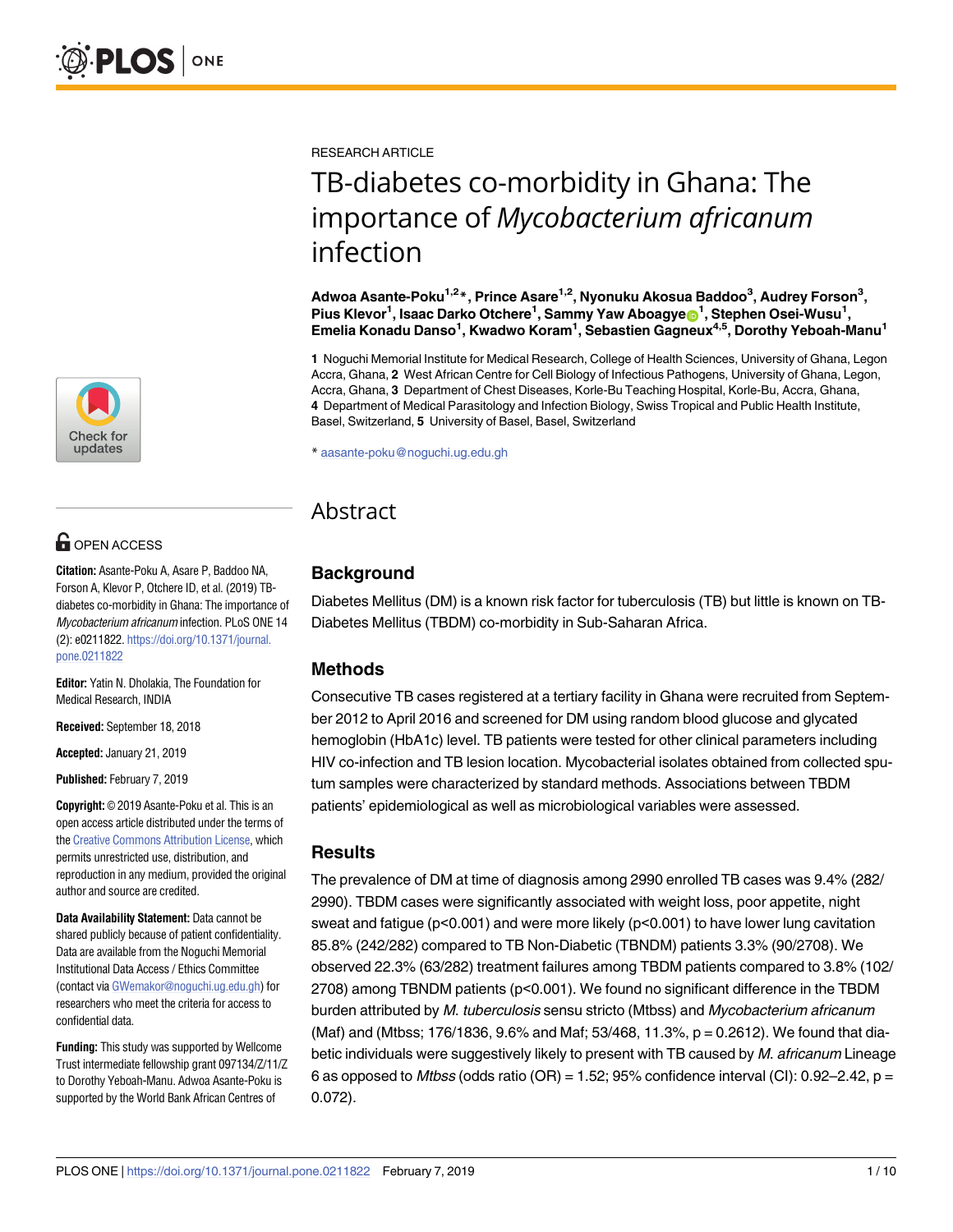<span id="page-1-0"></span>

Excellence grant (ACE02-WACCBIP: Awandare); and Wellcome Trust DELTAS grant (107755/Z/15/ Z: Awandare).

**Competing interests:** The authors have declared that no competing interests exist.

#### **Conclusion**

Our findings confirms the importance of screening for diabetes during TB diagnosis and highlights the association between genetic diversity and diabetes. in Ghana.

## **Introduction**

Tuberculosis (TB) remains a major cause of morbidity and mortality worldwide, with an estimated 10.4 million people newly developing TB and 1.7 million dying from it in 2016 [[1\]](#page-7-0). Over 70% of these new cases occurred in developing countries and the highest rate of death occurred in Africa. HIV infection and the emergence of multidrug-resistant (MDR) TB strains which complicates treatments are well recognized threats to control of TB. However, other factors also contribute to the TB burden, including smoking [\[2](#page-7-0)] substance abuse [[3\]](#page-7-0), vitamin D deficiency [\[4\]](#page-8-0), and diabetes mellitus (DM) [\[5](#page-8-0), [6](#page-8-0)]. DM also affects TB disease presentation and treatment response. On the other hand, active TB disease might induce glucose intolerance and worsen glycaemic control in people with DM. Individuals with DM have been reported to have a 3–fold higher risk of developing active TB, compared to those without DM [\[7\]](#page-8-0). Moreover, TBDM cases have a higher likelihood of delayed diagnosis, poorer prognosis, and increased severity of symptoms and mortality for both diseases [[8](#page-8-0)].

DM is on the rise; in 2016, the International Diabetes Federation (IDF) estimated a global DM burden of about 422 million cases, projected to hit 642 million cases by 2040 (over 60% increase) [[9](#page-8-0)]. The association between TB and DM has been considered for many years, though most research works was carried out in the developed countries because in the past, non-communicable diseases such as DM have not been considered of public health relevance in developing countries [\[10\]](#page-8-0). However, this trend is changing and DM is increasingly becoming a public health importance in developing countries including sub–Saharan Africa. It has been projected that by 2040, more than 28 million DM cases will be in Africa, driven mainly by recent rapid urbanization and changing lifestyles [\[9](#page-8-0), [11](#page-8-0)]. The rise in DM cases coupled with the relative high rate of TB now makes Africa an important region to study TBDM.

In Africa, studies investigating the prevalence of TB among persons with DM are limited. The few studies that have been performed show varying prevalence of DM in TB patients, ranging from 3% [\[12\]](#page-8-0) to 36% [\[13\]](#page-8-0), more than 5 folds greater than in the general population [\[14,15\]](#page-8-0). In Tanzania, 1.3% of screened adults with DM had TB, 7–fold greater than the general population  $[16]$ . A review of 13 observational studies, of which only one was from a lowincome country and none from Africa, found that diabetes was associated with TB regardless of study design [[17](#page-8-0)].

Routine screening of TB patients for DM is lacking in most African health facilities, somewhat because of cost, perceived complexities [[18](#page-8-0)] and non-existent treatment infrastructure. The standard diagnostic methods present their own challenges. Patients are required to fast for several hours before fasting blood glucose (FBG), or the the oral glucose tolerance test (OGTT). In addition, patients are to have specific time-bound measurements and/or interpretations affected by transient hyperglycaemia hence necessitating multiple measurements [\[19,](#page-8-0) [20\]](#page-8-0). Use of random blood glucose (RBG) and glycated haemoglobin (HbA1c) with the latter being more expensive, is sensitive, does not require the patient to fast and can be offered at point of care (POC) to minimize the time to diagnosis [\[21\]](#page-8-0). As HbA1c is less affected by transient hyperglycaemia, it also reduces the need for multiple repeat tests.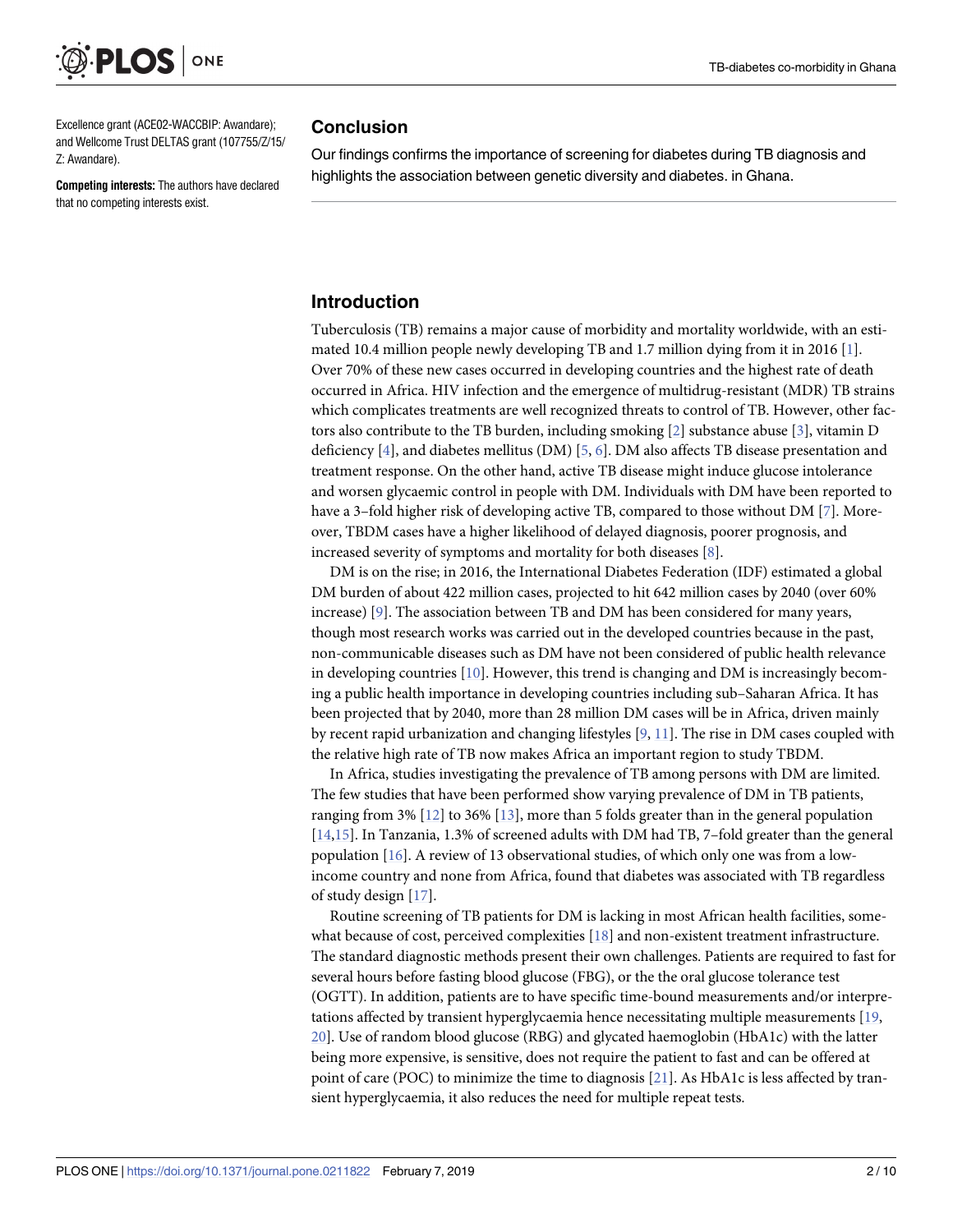<span id="page-2-0"></span>Ghana is one of the high TB-HIV burden countries in sub-Saharan Africa. The few studies conducted in the country gave a national DM prevalence rate of 4.6% in individuals aged 18–69 years [[22](#page-8-0)]. Nonetheless, no study to date has investigated the association of DM with clinical presentations, treatment outcomes as well as infecting species of the *Mycobacterium tuberculosis* complex (MTBC). Thus, this study was conducted to estimate the prevalence of DM among newly diagnosed TB patients and search for associated clinical and microbiological features.

## **Materials and methods**

## **Ethical statement**

The Institutional Review Board (IRB) of the Noguchi Memorial Institute for Medical Research, Legon-Ghana approved all study protocols and written consent format used for this study; Federal wide Assurance number FWA00001824. Informed consent was sought from each case prior to study enrolment. In accordance with ethical review board regulation in Ghana, consent was sought from guardians of children below the ages of 18 years before enrolment into the study and in some cases child assent was also sought.

## **Study participant inclusion criteria**

This was an observational cross-sectional study in which newly diagnosed sputum smear-positive adult TB cases registered at a tertiary facility in Ghana before the commencement of TB treatment from September 2012 to April 2016 were recruited. To confirm the initial diagnosis at the health facility and to identify the infecting mycobacterial species, sputum specimen was collected from each study participant, following the National Tuberculosis Control Program guidelines. Samples were taken only after a detailed explanation of the study aims and written or thumb-printed consent have been obtained for participation. In addition, clinical characteristics of cases including previous history of TB, HIV, DM as well as patient's demography and epidemiological data were obtained from each participant. Patient recruited were aged between 3–86 years.

## **Diabetes and chest X-ray screening**

DM screening was done according to the American Diabetes Association (ADA) criteria. A glucometer (ACCU-CHEK) Active Glucose Monitoring System, Roche Diabetes Care Limited, Burgess Hill, UK was used for DM screening. All eligible patients irrespective of known diagnosis of DM were investigated as follows: Random blood glucose test was first performed by means of the finger prick test using OneTouch Ultra test strips and if the level was less than 7mmol/L, no further action was taken. If the RBG was 7mmol/L or higher, 5ml of venous blood was taken and transported to the laboratory for further assessment by HbA1c evaluation within 4 hours of collection. Patients with HbA1c levels *<*6% were considered to have normal glycemic level 5.7–6.4% prediabetics, and levels 6.5% and above were confirmed as having DM. All patients were subjected to chest radiography (posterior-anterior view). The pre-treatment chest radiograph was read by two qualified pulmonologists blinded to patients' disease status. Reading of the chest radiographs focused on lung parenchymal opacity and cavitation. Radiological lesions on chest X-ray were classified into minimal, moderately advanced, and far advanced as per American Thoracic Society (ATS) criteria.

## **Categorization of participants**

All recruited participants confirmed as having both TB and DM disease status were categorized as TBDM group where as non-diabetic TB participants were categorized as TBNDM.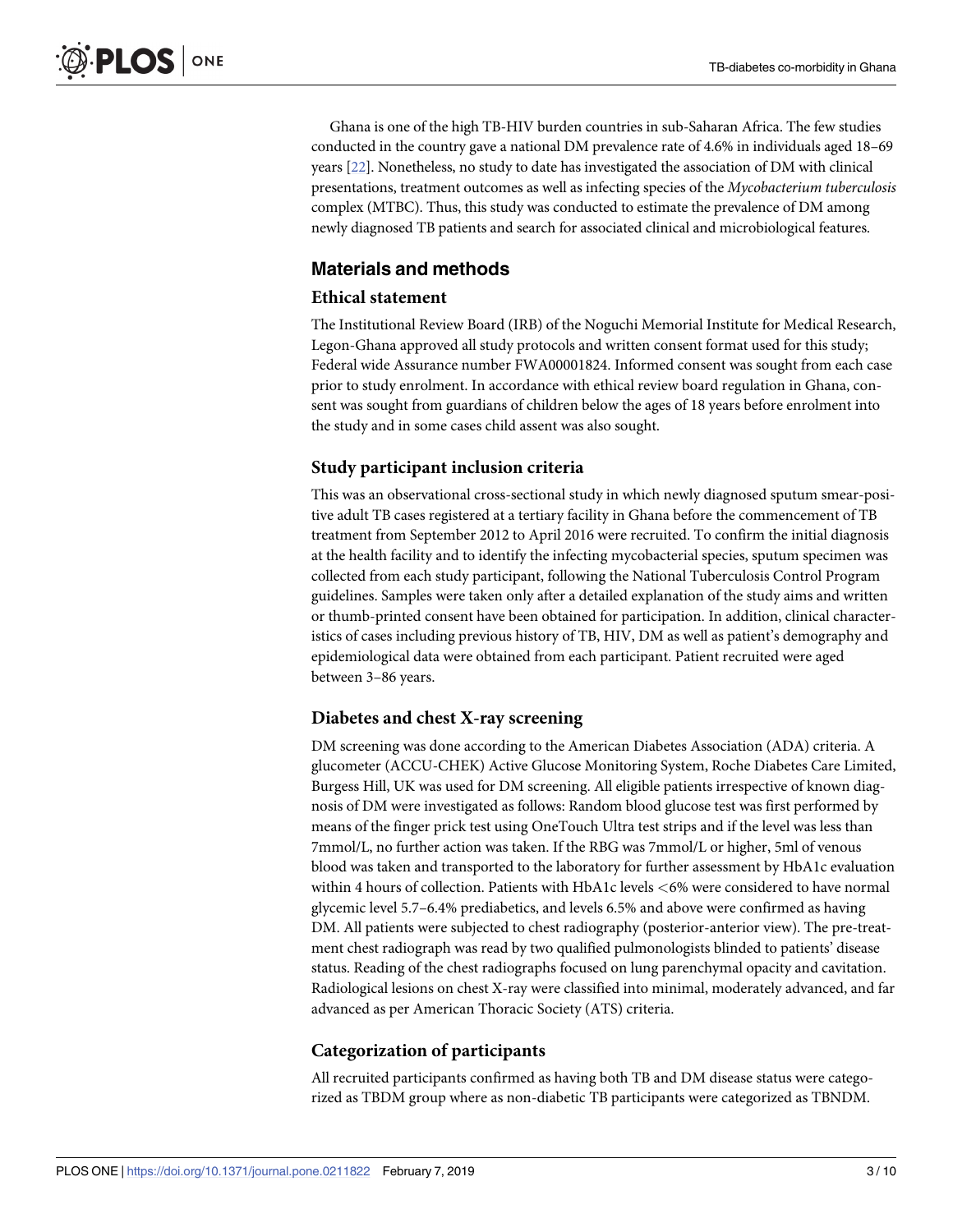#### <span id="page-3-0"></span>**Mycobacterial isolation and species characterisation**

The sputum samples were processed for culture on solid media and were re-examined for the presence of AFBs. The obtained isolates were then confirmed as a species of the MTBC by detecting IS*6110* as previously described [[23](#page-8-0)]. The main phylogenetic lineages classification was done using TaqMan real-time PCR (TaqMan, Applied Bio systems, USA) probes targeting lineage-specific SNPs as reported by Stucki *et al* while [\[24\]](#page-8-0) sub-lineage were defined using spoligotyping [\[25](#page-9-0)]. Patterns obtained were interpreted according to SITVITWEB database [[26](#page-9-0)] [\(http://www.pasteur-guadeloupe.fr](http://www.pasteur-guadeloupe.fr/): 8081/SITVIT\_ONLINE). SITVITWEB assigned shared types numbers were used whenever a spoligotyping pattern was found in the database while families and subfamilies were assigned based on the MIRU-VNTRplus database ([http://www.](http://www.miru-vntrplus.org/) [miru-vntrplus.org](http://www.miru-vntrplus.org/)) [\[27\]](#page-9-0).

#### **Data entry, management and analysis**

The patient Information collected using a structured questionnaire was double entered using Microsoft Access and validated to remove duplicates and data entry inconsistencies. All inconsistencies in the electronic database were resolved by cross checking with the structured questionnaire for clarification. Data was analysed using Stata v.14 (StataCorp, College Station, TX, USA). Statistical comparisons were computed using Chi-square and Fisher's exact tests as appropriate. The level of significance was set at p *<* 0.05.

### **Results**

#### **Characteristics of the participants and epidemiological associations**

The characteristics of the study participants are reported in [Table](#page-4-0) 1. A total of 2990 smear positive TB patients consented to participate in the study. The majority, 70.5%; (2107/2990 were males with a median age of 40 years (range 13–86), and the remaining 29.5% (883/2990) females with a median age of 33 (range 13–82). Two thirds of the study participants; 78.3% (2340/2990 consumed alcohol on a regular basis and 7.5% (226/2990) smoked [\(Table](#page-4-0) 1).

Two hundred and eighty-two out of the 2990 TB patients (9.4%; 200 males and 82 females) were confirmed as diabetic with HbA1c *>* 6.5%, 5 (0.2%) s pre-diabetic and 2703 (90.4%) as non-diabetic. The proportions of DM among TB patients was approximately twice as much as the proportion in the general Ghanaian population (9.4% vs 4.0%). Two hundred and fifty-six out of 282 (90.8%) of the TBDM patients were categorised as new cases; 18 (6.4%) relapse and 8 (2.8%) defaulted cases [\(Table](#page-4-0) 1).

All patients presented with cough with expectoration and fever as their main symptom. Whereas weight loss (p*<*0.001), poor appetite (p*<*0.002), night sweat (p*<*0.001) and fatigue (p*<*0.001) were observed in significantly higher proportions among TBDM participants, cough (p*<*0.003), fever (p*<*0.011), hemoptysis (p*<*0.001), dyspnea (p*<*0.001) and chest pain (p*<*0.001) were observed in significantly higher proportions among TBNDM.

Sputum bacillary load at presentation was significantly higher in the TBDM group (183 (64.9%) patients having sputum grades of 2+ compared to 1414 (52.2%) patients in the TBNDM group, p*<*0.001. At the end of the intensive phase of therapy, a significant number of TBDM patients 14.9% (42/282) remained smear-positive compared to 3.4% (93/2708) nondiabetic TB patients (p*<*0.001).

#### **TB treatment outcome**

Anti-TB treatment outcome varied between the two groups; while 85.0% (2301/2708) of nondiabetic TB patients had a successful treatment outcome, only 65.2% (184/282) TBDM patients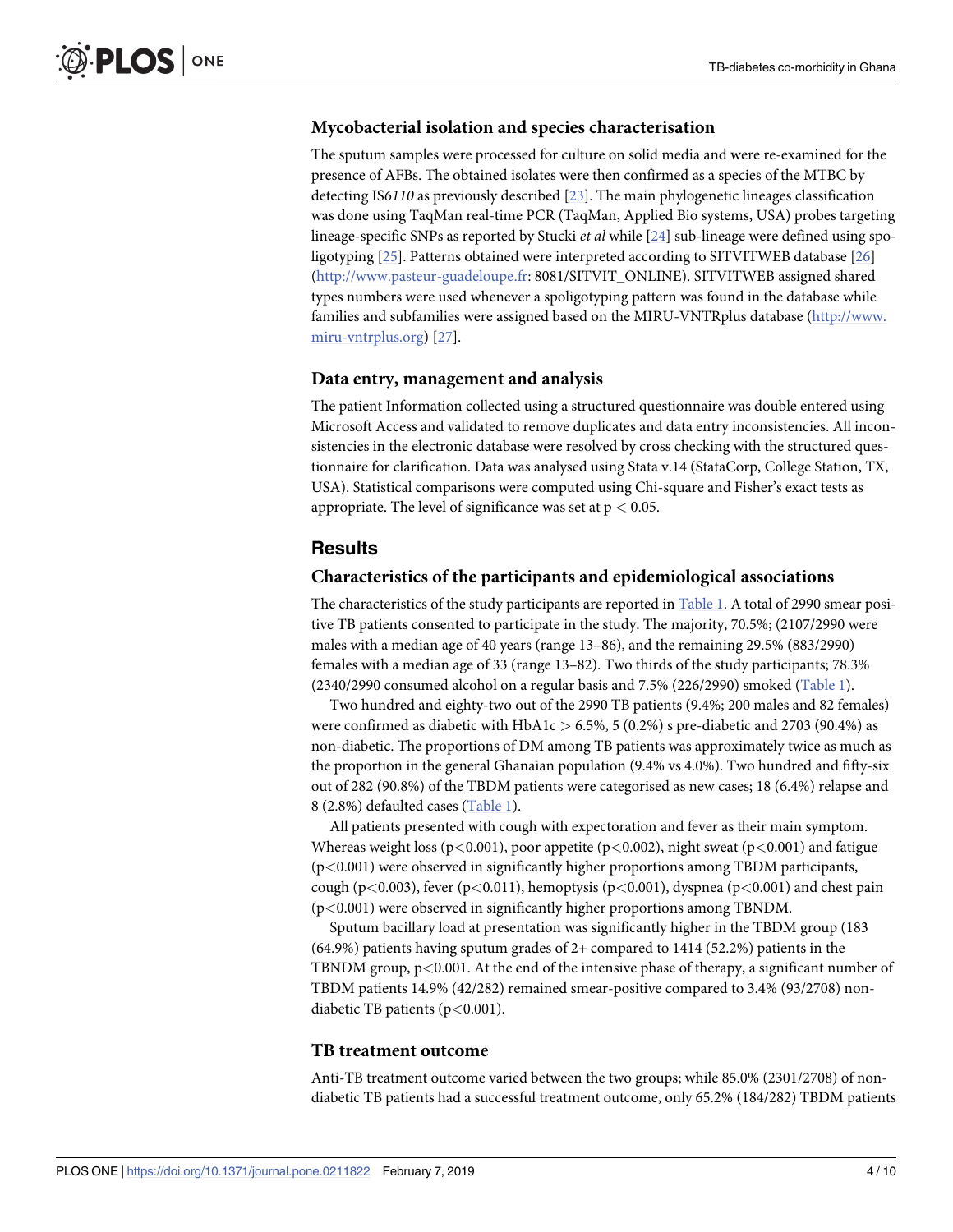<span id="page-4-0"></span>

#### **[Table](#page-3-0) 1. Demographical and clinical characteristics of participants.**

| Characteristics                | HBA1C<6.5% (TBNDM)<br>$N = 2708$<br>$n$ (%) | HBA1C≥6.5%<br>(TBDM)<br>$N = 282$<br>n(%) | p-value                  |  |
|--------------------------------|---------------------------------------------|-------------------------------------------|--------------------------|--|
| Gender (2990)                  |                                             |                                           |                          |  |
| Male                           | 1907 (70.4)                                 | 200 (70.9)                                | 0.891                    |  |
| Female                         | 801 (29.6)                                  | 82 (29.1)                                 |                          |  |
| Age <sup>1</sup> (2901)        |                                             |                                           |                          |  |
| $3 - 24$                       | 407 (15.0)                                  | 44 (15.6)                                 | 0.965                    |  |
| $25 - 34$                      | 635 (23.4)                                  | 64 (22.7)                                 |                          |  |
| $35 - 44$                      | 673(24.9)                                   | 70 (24.8)                                 |                          |  |
| $45 - 54$                      | 490(18.1)                                   | 56 (19.9)                                 |                          |  |
| $55 - 64$                      | 227(8.4)                                    | 24(8.5)                                   |                          |  |
| $65+$                          | 194(7.2)                                    | 17(6.0)                                   |                          |  |
| TB Status <sup>2</sup> (2967)  |                                             |                                           |                          |  |
| New                            | 2583 (95.4)                                 | 256 (90.8)                                | < 0.001                  |  |
| Relapse                        | 98 (3.6)                                    | 18(6.4)                                   |                          |  |
| Defaulter                      | 4(0.1)                                      | 8(2.8)                                    |                          |  |
| Alcohol consumption (2990)     |                                             |                                           |                          |  |
| Yes                            | 2113 (78.0)                                 | 227 (80.5)                                | 0.363                    |  |
| No                             | 595 (22.0)                                  | 55 (19.5)                                 |                          |  |
| Smoking Status (2990)          |                                             |                                           |                          |  |
| Yes                            | 207(7.6)                                    | 19(6.7)                                   | 0.722                    |  |
| No                             | 2501 (92.4)                                 | 263 (93.3)                                |                          |  |
| Education <sup>3</sup> (2196)  |                                             |                                           | ä,                       |  |
| Primary                        | 260(9.6)                                    | 26(9.2)                                   | 0.314                    |  |
| Secondary                      | 1169 (43.2)                                 | 135 (47.9)                                |                          |  |
| Tertiary                       | 196 (7.2)                                   | 25(8.7)                                   |                          |  |
| No Education                   | 334 (12.3)                                  | 51(18.1)                                  |                          |  |
| Smear positivity (2990)        |                                             |                                           | $\overline{\phantom{a}}$ |  |
| Scanty                         | 124(4.6)                                    | 20(7.1)                                   | < 0.001                  |  |
| $+1$                           | 394(14.5)                                   | 21(7.4)                                   |                          |  |
| $+2$                           | 1414 (52.2)                                 | 183 (64.9)                                |                          |  |
| $+3$                           | 776 (28.6)                                  | 58 (20.6)                                 |                          |  |
| Cavitation <sup>4</sup> (2832) |                                             |                                           |                          |  |
| Lower lung                     | 90(3.3)                                     | 242 (85.8)                                | < 0.001                  |  |
| Upper lung                     | 2483 (91.7)                                 | 17(6.0)                                   |                          |  |
| <b>Clinical Signs</b>          |                                             |                                           |                          |  |
| Cough                          | 2618 (96.6%)                                | 262 (92.9%)                               | 0.003                    |  |
| Fever                          | 2105 (77.7%)                                | 200(70.9)                                 | 0.011                    |  |
| Hemoptysis                     | 2083 (76.9%)                                | 173 (61.3%)                               | $<\!0.001$               |  |
| Weight loss                    | 1733 (63.9%)                                | 222 (78.7%)                               | $<\!0.001$               |  |
| Poor appetite                  | 1462 (53.9%)                                | 179(63.5%)                                | $0.002\,$                |  |
| Night sweat                    | 1170 (43.2%)                                | 153 (54.3%)                               | $<\!0.001$               |  |
| Dyspnea                        | 1775(65.5%)                                 | 149 (52.8%)                               | $<\!\!0.001$             |  |
| Chest pain                     | 2018(74.5%)                                 | 166 (58.9%)                               | $<\!\!0.001$             |  |
| Fatigue                        | 1590(58.7%)                                 | 204 (72.3%)                               | $<\!\!0.001$             |  |

 $^{1}$  = 89 missed data for Age

 $^2$  = 23 missed data for TB status

 $^3$  = 794 missed data for Education

 $^4$  = 158 missed data for Cavitation

<https://doi.org/10.1371/journal.pone.0211822.t001>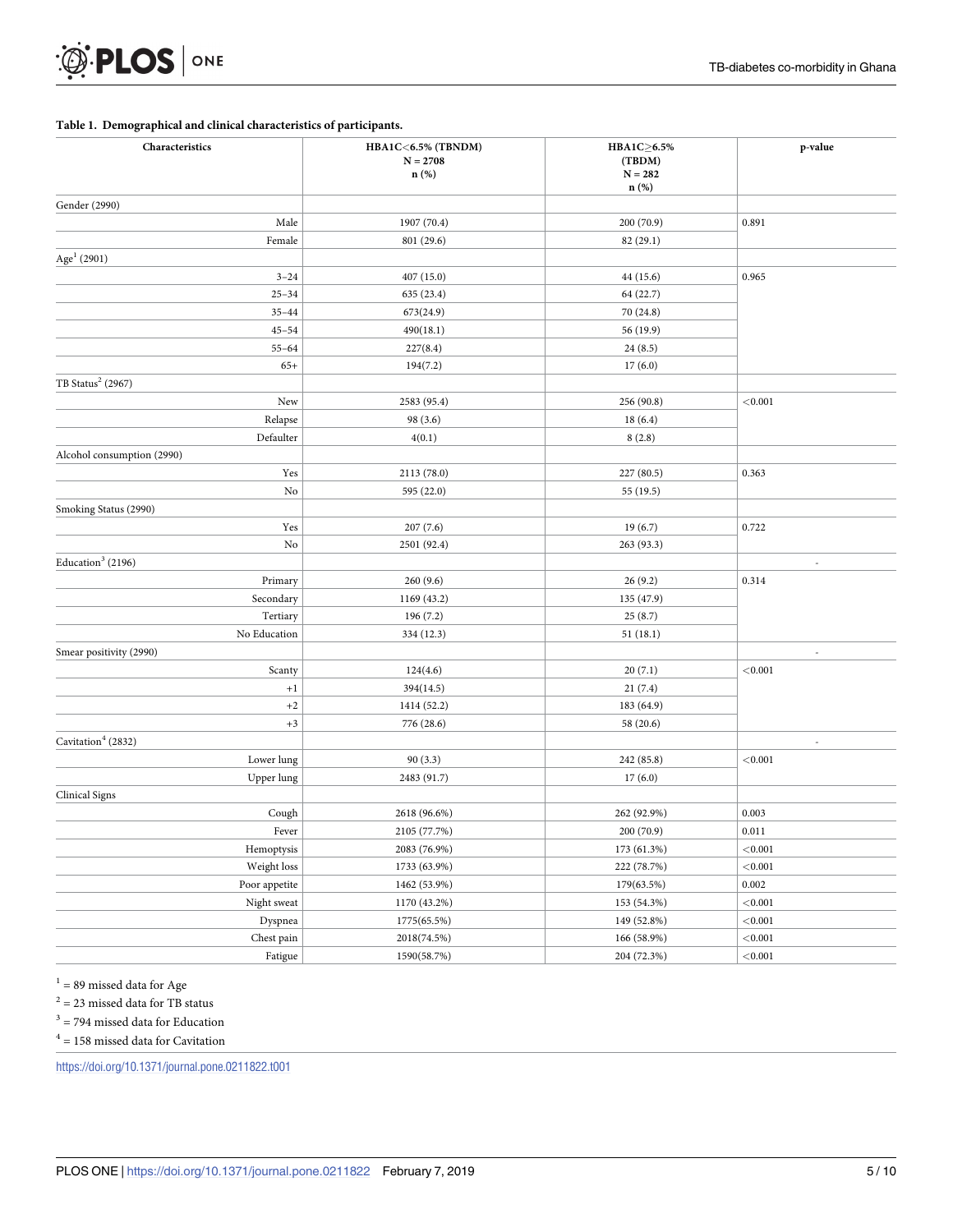<span id="page-5-0"></span>had successful treatment outcomes (p*<*0.001). The proportion of death of 6.4% (18/282) observed in the TBDM patient group was higher compared to 1.1% (30/2708) deaths seen in the non-diabetic TB patients ( $p = 0.002$ ) (Table 2). All examined TB cases had localised abnormal chest X-ray except for one showing severe cases of infiltration and presence of macro nodules in all six zones of the chest coupled with cavitation at the right upper zone. Among TBDM patients with involvement on CXR, 85.8% (242/282) had isolated lower lung field involvement and 17 (6.0%) patients had upper zone involvement. This is in contrast with lung involvement seen among the non-diabetic TB patients, where 91.7% (2483 /2708) had upper zone involvement.

#### **Association between MTBC lineages and DM status**

Based on SNP typing, we identified six out of the seven human-associated MTBC lineages (Lineages 1, 2, 3, 4, 5 and 6) among TBDM study population. We obtained TB lineage data for 77% (2304/2990) of the total participants comprising 79.7% (1836/2304) Mtbss and 20.3% (468/2304) Maf. Among the TBDM group, we obtained TB lineages for 229 out of 282 isolates: Lineage1-4, 176 (76.9%), Lineage 5, 29 (12.7%) and Lineage 6, 24 (10.4%). [Table](#page-6-0) 3 compares the distribution of *M*. *africanum* among diabetic TB patients (TBDM) and non-diabetic TB patients (TBNDM). Comparing the infecting TB species, we found that, the burden of TBDM cases was not significantly different (Mtbss; 176, 9.6% and Maf; 53, 11.3%,  $p = 0.2612$ ). However, in a separate analysis stratified by infecting TB-lineage, we found that compared to Mtbss L1-4 there is some suggestive reason to associate L6 to TBDM (odds ratio (OR) = 1.52; 95% confidence interval (CI):  $0.92-2.42$ ,  $p = 0.072$ , [Table](#page-6-0) 3).

## **Discussion**

The main findings of this study were 1) 9.4% of 2990 adult TB patients studied had DM, twofold higher than the general population average of 4.0%, 2) TBDM patients were associated with weight loss, poor appetite, night sweat, fatigue, death and treatment failures and 3) TBDM patients were suggestively likely to be infected with Lineage 6.

In Africa, information on TBDM comorbidity is limited and the few studies performed to date have shown that increasing DM prevalence leads to a significant increase in TB. Over the last 10 years, Ghana has seen an increase in DM prevalence in the general population from 1.6 to over 4% [\[22](#page-8-0)]. This increase is paralleled with the recent results from national TB prevalence survey, which showed a higher prevalence of TB in Ghana; 3 times than earlier reported [\[28\]](#page-9-0). The increased numbers could however, be due to the implementation of better diagnostic methods and not necessarily increase in the actual proportion of TB patients in the population. Our study prevalence of 9.4% DM among TB patients is approximately twice as high as in the general population [[22](#page-8-0)] which agrees with the few studies conducted in sub-Saharan Africa that found varying rates of DM among TB patients from 1.9% to 35% [\[29\]](#page-9-0). In Tanzania, the prevalence of DM among TB patients was 16.7% compared to 9.4% in a group of matched

| Twore 2. Treatment currently among participants. |                                                   |                                                       |         |  |  |  |
|--------------------------------------------------|---------------------------------------------------|-------------------------------------------------------|---------|--|--|--|
| Outcome                                          | <b>TBNDM</b> (%) $HBA_{1C} < 6.5\%$<br>$N = 2708$ | TBDM $\frac{\%}{\text{HBA}_{1C}}$ > 6.5%<br>$N = 282$ | p-value |  |  |  |
| Cured                                            | 2301 (85.0%)                                      | 184 (65.2%)                                           | < 0.001 |  |  |  |
| Failure                                          | $102(3.8\%)$                                      | 63 (22.3%)                                            | < 0.001 |  |  |  |
| Died                                             | $30(1.1\%)$                                       | $18(6.4\%)$                                           | < 0.001 |  |  |  |
| Completed                                        | 275 (10.1%)                                       | $17(6.0\%)$                                           | 0.026   |  |  |  |

#### **Table 2. Treatment outcome among participants.**

<https://doi.org/10.1371/journal.pone.0211822.t002>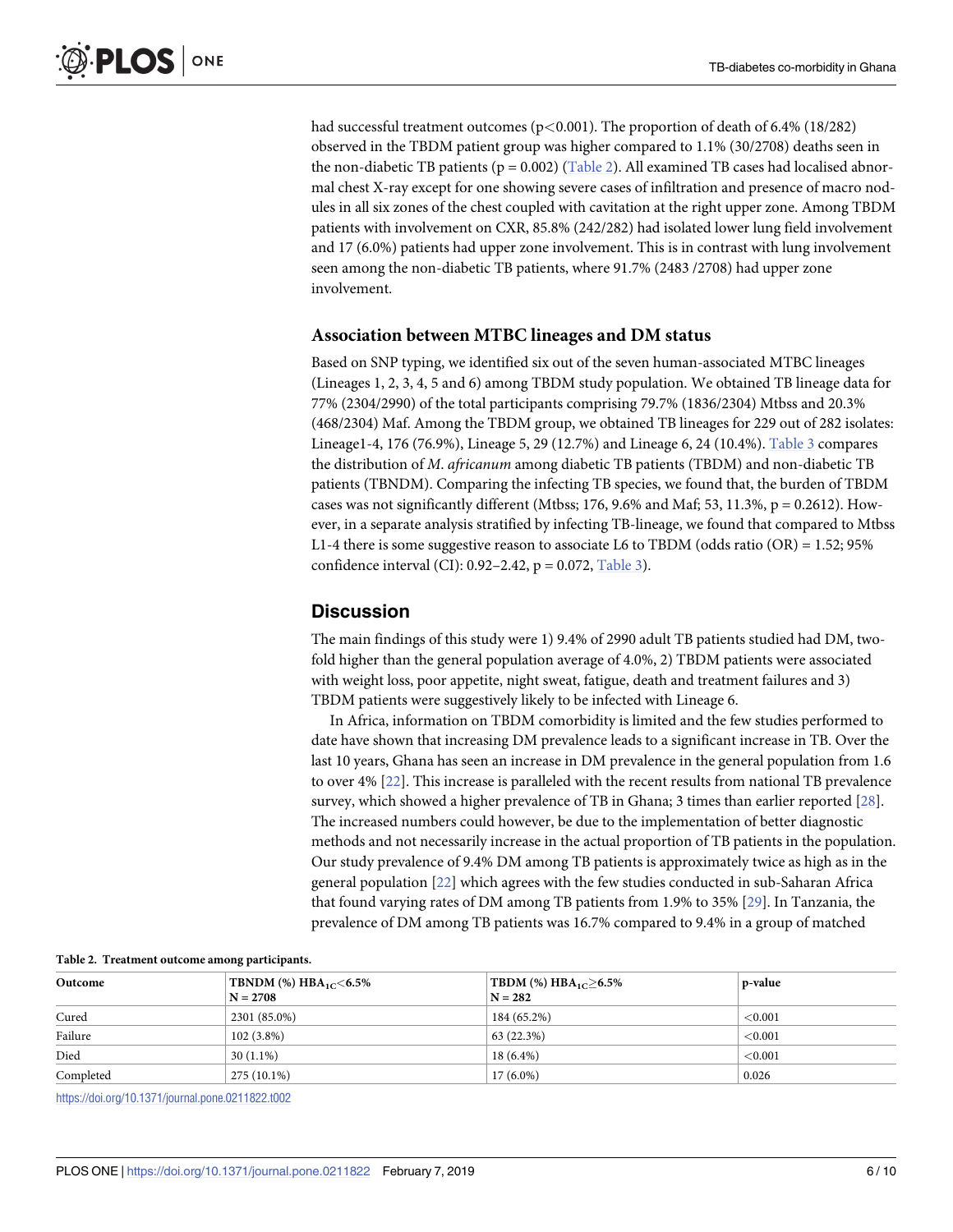<span id="page-6-0"></span>

|                  | <b>TBDM</b> | <b>TBNDM</b> | Total | <b>OR</b> | <b>CI</b>     | p-value |
|------------------|-------------|--------------|-------|-----------|---------------|---------|
| <b>Mtbss</b>     | 176 (9.6%)  | 1660 (90.4%) | 1836  | 1.2       | $0.85 - 1.26$ | 0.261   |
| Maf              | 53 (11.3%)  | 415 (88.7%)  | 468   |           |               |         |
| Mtbss L1-L4      | 176 (9.6%)  | 1660 (90.4%) | 1836  | 1.03      | $0.65 - 1.57$ | 0.895   |
| Maf L5           | 29 (9.8%)   | 266 (90.2%)  | 295   |           |               |         |
| $M$ tbss $L1-L4$ | 176 (9.6%)  | 1660 (90.4%) | 1836  | 1.52      | $0.92 - 2.42$ | 0.072   |
| Maf L6           | 24 (13.9%)  | 149 (86.1%)  | 173   |           |               |         |

#### **[Table](#page-5-0) 3. Distribution of** *Mycobacterium africanum* **(Maf) among TBDM and TBNDM Patients.**

<https://doi.org/10.1371/journal.pone.0211822.t003>

controls [\[30\]](#page-9-0). In a similar study in China, where all TB patients were tested for DM, 6.7% of TB patients had DM compared to 4.3% in the community [[31](#page-9-0)], while in Indonesia 13.2% of TB patients had DM compared to 3.2% in the community [[32](#page-9-0)]. These observations highlight obvious interaction of TB and DM. One reason for this could be a bi- directional reciprocal metabolic factors that affect the two diseases. TB induces glucose intolerance and worsens glycaemic control in people with diabetes whereas DM invariably compromises the body's immune system which potentially leads to succumbing to TB infection. Our finding of a positive relationship between DM and TB thence highlights the need to screening TB patients for DM and vice versa, particularly in Africa where there is lack of data on the occurrence of DM in TB. Early diagnosis of diabetes and management will be important in ensuring effective management of TBDM patients for a favorable outcome.

There was a significant difference in treatment outcome between TBDM and TBNDM patients. Time to sputum culture conversion is a strong predictor of treatment outcome. Our finding compares with other studies which found bacteriological conversion after 2 to be slower in patients with DM in comparison to those of non-diabetic patients [[33](#page-9-0)–[37\]](#page-9-0).

Patients in the TBDM group were also four times more likely to die compared to patients in the TBNDM category. Similar findings have been reported from Portugal [[38](#page-9-0)], Maryland [[39](#page-9-0)], and Malaysia [\[40\]](#page-9-0). One plausible explanation may be a higher risk of a DM patient with impaired immunity, because of uncontrolled chronic hyperglycemia, which may interfere with effective eradication of the *Mycobacteria*. Another possible explanation is that, DM may decrease the plasma concentrations of TB drugs, which has been associated with response to TB drugs [\[41\]](#page-9-0). This observation calls for in-depth follow-up with pharmacokinetics and immunology studies to consider drug-drug interactions and bioavailable levels of anti-TB drugs as well as immune response during TB therapy among TBDM patients.

Like HIV, DM also compromises the host immune system by effecting macrophage and lymphocyte function, essential for the control of TB thus giving opportunity for increase in prevalence of low virulence genotypes like Lineage 6. This view is supported in our study as well as previous work by others showing an association between Lineage 6 and comorbidities e.g. HIV. Our findings support the opportunistic nature of Lineage 6 disease. Moreover, de Jong *et al*. reported that Lineage 6 was significantly more frequent in elderly TB patients in the Gambia, consistent with both slower progression to active disease [[42](#page-9-0)] and the role of agerelated immunosuppression [[43](#page-9-0)]. So far, the role of DM in driving Lineage 6 remains unclear and more studies are needed not only on occurrence of the two diseases but effect on treatment outcome.

The limitation of this study is that the initial random blood glucose was based on glucose measured by a point of care machine, with the potential inaccuracies; however the confirmation by glycated sugar measurement reduced the testing inaccuracy. The strength of this study is that we enrolled large number of study participants from both urban and rural residents and this is the first TBDM study conducted in Ghana. Thus, the data will serve as a baseline for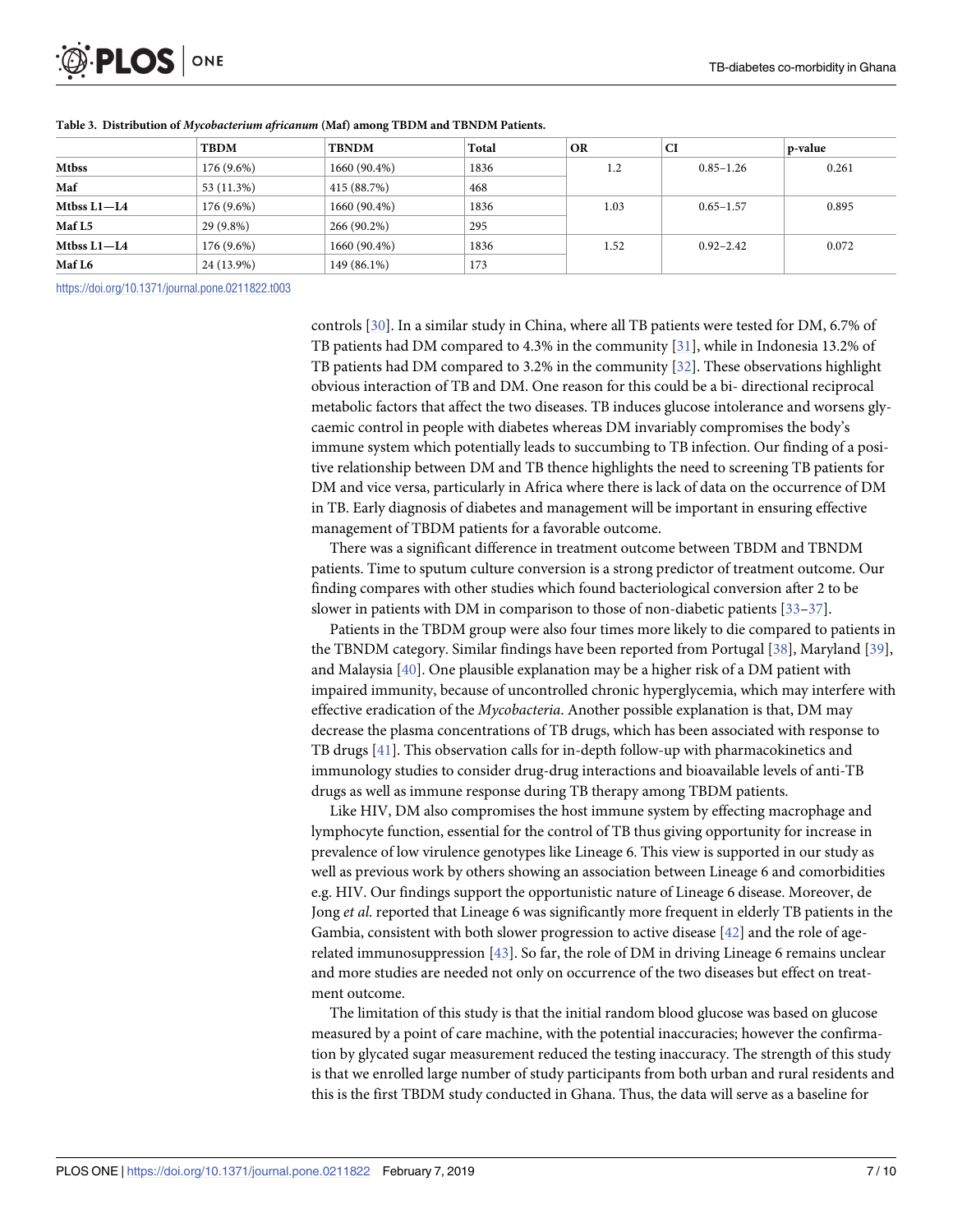<span id="page-7-0"></span>future in-depth studies. A major limitation is our inability to follow patients through the treatment phase to monitor the performance of the glucose during treatment.

Our findings highlight the importance of DM in sub Saharan Africa and hence call for the need to raise awareness on routine screening of TB patients for DM to ensure the use of appropriate treatment regimen.

## **Supporting information**

**S1 [Checklist.](http://www.plosone.org/article/fetchSingleRepresentation.action?uri=info:doi/10.1371/journal.pone.0211822.s001) STROBE checklist.** (DOC)

## **Acknowledgments**

We express our gratitude to all laboratory staff and study participants of the various health facilities for their time and cooperation during the study period.

## **Author Contributions**

**Conceptualization:** Adwoa Asante-Poku, Sebastien Gagneux, Dorothy Yeboah-Manu.

**Data curation:** Prince Asare, Sammy Yaw Aboagye, Dorothy Yeboah-Manu.

**Formal analysis:** Adwoa Asante-Poku, Prince Asare, Isaac Darko Otchere, Sammy Yaw Aboagye, Sebastien Gagneux.

**Funding acquisition:** Dorothy Yeboah-Manu.

**Investigation:** Adwoa Asante-Poku, Prince Asare, Nyonuku Akosua Baddoo, Audrey Forson, Pius Klevor, Isaac Darko Otchere, Sammy Yaw Aboagye, Stephen Osei-Wusu, Emelia Konadu Danso, Dorothy Yeboah-Manu.

**Methodology:** Adwoa Asante-Poku, Sebastien Gagneux.

**Project administration:** Dorothy Yeboah-Manu.

**Supervision:** Adwoa Asante-Poku, Dorothy Yeboah-Manu.

**Validation:** Adwoa Asante-Poku.

- **Writing – original draft:** Adwoa Asante-Poku, Kwadwo Koram, Sebastien Gagneux, Dorothy Yeboah-Manu.
- **Writing – review & editing:** Adwoa Asante-Poku, Prince Asare, Nyonuku Akosua Baddoo, Audrey Forson, Pius Klevor, Isaac Darko Otchere, Sammy Yaw Aboagye, Stephen Osei-Wusu, Emelia Konadu Danso, Kwadwo Koram, Sebastien Gagneux, Dorothy Yeboah-Manu.

#### **References**

- **[1](#page-1-0).** WHO. Global Tuberculosis Report 2017. Geneva2017.
- **[2](#page-1-0).** Chan ED, Kinney WH, Honda JR, Bishwakarma R, Gangavelli A, Mya J et al. Tobacco exposure and susceptibility to tuberculosis: is there a smoking gun?. Tuberculosis (Edinb). 2014; 94(6):544–50. <https://doi.org/10.1016/j.tube.2014.08.010> PMID: [25305002](http://www.ncbi.nlm.nih.gov/pubmed/25305002)
- **[3](#page-1-0).** Al-Darraji HA, Wong KC, Yeow DG, Fu JJ, Loeliger K, Paiji C et al. Tuberculosis screening in a novel substance abuse treatment center in Malaysia: implications for a comprehensive approach for integrated care. J Subst Abuse Treat. 2014; 46(2):144–9. <https://doi.org/10.1016/j.jsat.2013.08.023> PMID: [24074846](http://www.ncbi.nlm.nih.gov/pubmed/24074846)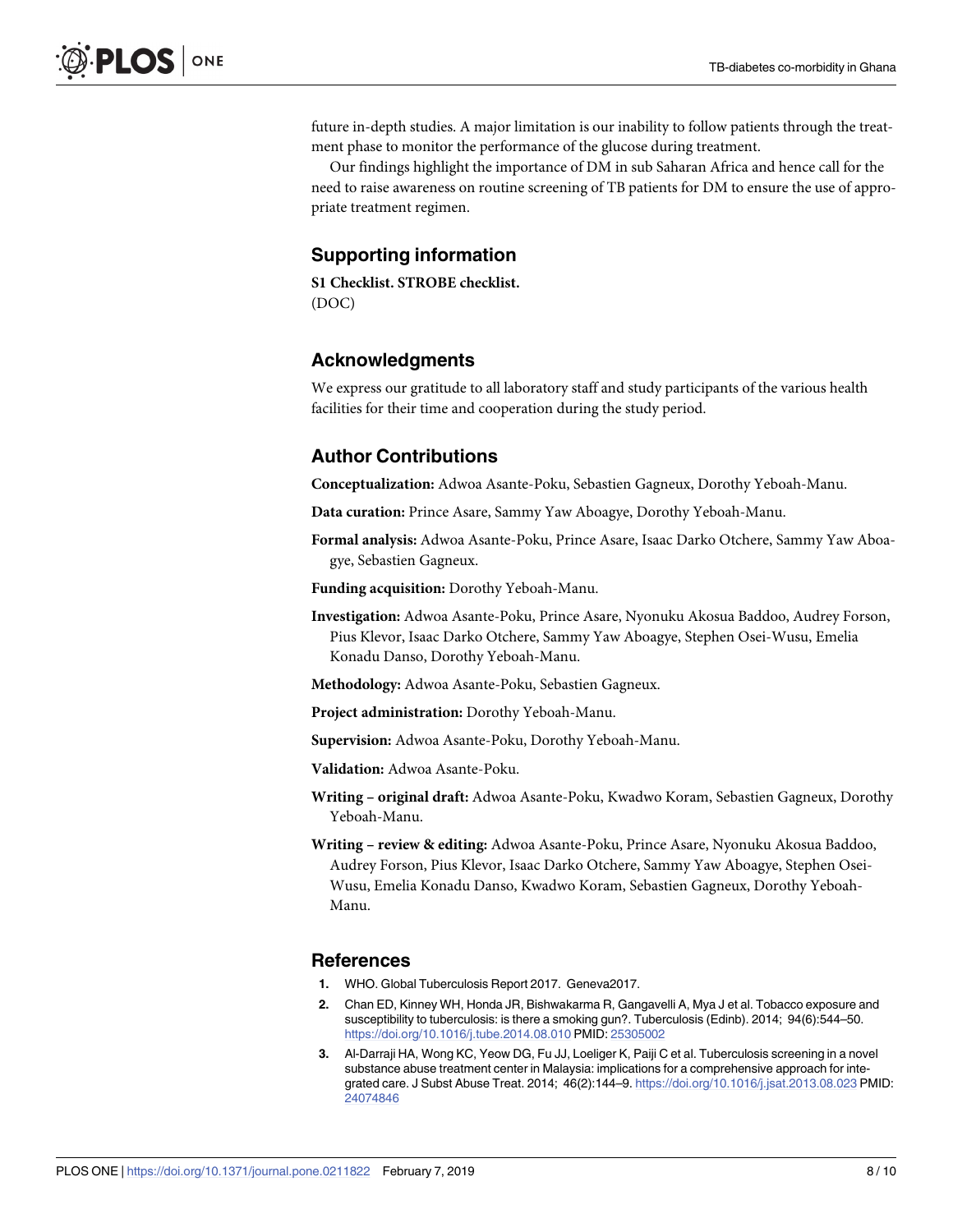- <span id="page-8-0"></span>**[4](#page-1-0).** Sloan DJ, Mwandumba HC, Kamdolozi M, Shani D, Chisale B, Dutton J et al. Vitamin D deficiency in Malawian adults with pulmonary tuberculosis: risk factors and treatment outcomes. Int J Tuberc Lung Dis. 2015; 19(8):904–11. <https://doi.org/10.5588/ijtld.15.0071> PMID: [26162355](http://www.ncbi.nlm.nih.gov/pubmed/26162355)
- **[5](#page-1-0).** Shariff NM, Safian N. Diabetes mellitus and its influence on sputum smear positivity at the 2nd month of treatment among pulmonary tuberculosis patients in Kuala Lumpur, Malaysia: A case control study. Int J Mycobacteriol. 2015; 4(4):323–9. <https://doi.org/10.1016/j.ijmyco.2015.09.003> PMID: [26964816](http://www.ncbi.nlm.nih.gov/pubmed/26964816)
- **[6](#page-1-0).** Magee MJ, Kempker RR, Kipiani M, Gandhi NR, Darchia L, Tukvadze N. Diabetes mellitus is associated with cavities, smear grade, and multidrug-resistant tuberculosis in Georgia. Int J Tuberc Lung Dis. 2015; 19(6):685–92. <https://doi.org/10.5588/ijtld.14.0811> PMID: [25946360](http://www.ncbi.nlm.nih.gov/pubmed/25946360)
- **[7](#page-1-0).** Jeon CY, Murray MB. Diabetes mellitus increases the risk of active tuberculosis: a systematic review of 13 observational studies. PLoS Med. 2008; 15; 5(7):e152. [https://doi.org/10.1371/journal.pmed.](https://doi.org/10.1371/journal.pmed.0050152) [0050152](https://doi.org/10.1371/journal.pmed.0050152) PMID: [18630984](http://www.ncbi.nlm.nih.gov/pubmed/18630984)
- **[8](#page-1-0).** Wang Q, Ma A, Han X, Zhao S, Cai J, Kok FJ et al. Hyperglycemia is associated with increased risk of patient delay in pulmonary tuberculosis in rural areas. J Diabetes. 2017; 9(7):648–655. [https://doi.org/](https://doi.org/10.1111/1753-0407.12459) [10.1111/1753-0407.12459](https://doi.org/10.1111/1753-0407.12459) PMID: [27508345](http://www.ncbi.nlm.nih.gov/pubmed/27508345)
- **[9](#page-1-0).** International Diabetes Federation. IDF Diabetes, 7 ed, Brussels: International Diabetes Federation; 2015. Available from: <http://www.diabetesatlas.org>.
- [10](#page-1-0). Harries AD, Kumar AM, Satyanarayana S, Lin Y, Zachariah R, Lönnroth K et al. Addressing diabetes mellitus as part of the strategy for ending TB. Trans R Soc Trop Med Hyg. 2016; 110(3):173–9. [https://](https://doi.org/10.1093/trstmh/trv111) [doi.org/10.1093/trstmh/trv111](https://doi.org/10.1093/trstmh/trv111) PMID: [26884497](http://www.ncbi.nlm.nih.gov/pubmed/26884497)
- **[11](#page-1-0).** Ogurtsova K, da Rocha Fernandes JD, Huang Y, Linnenkamp U, Guariguata L, Cho NH et al. IDF Diabetes Atlas: Global estimates for the prevalence of diabetes for 2015 and 2040. Diabetes Res Clin Pract. 2017; 128:40–50. <https://doi.org/10.1016/j.diabres.2017.03.024> PMID: [28437734](http://www.ncbi.nlm.nih.gov/pubmed/28437734)
- **[12](#page-1-0).** Marton S, Bikich G, Ferenczy G, Palffy G. Representative tuberculosis mass examinations in diabetics in Hungary. Acta Tuberc Pneumol Scand, 43 (1963), pp. 29–38 PMID: [14051166](http://www.ncbi.nlm.nih.gov/pubmed/14051166)
- **[13](#page-1-0).** Opsahl R, Riddervold HO, Wessel A. Pulmonary tuberculosis in mitral stenosis and diabetes mellitus. Acta Tuberc Scand. 1963; 40:290–296.
- **[14](#page-1-0).** Pan SC, Ku C, Kao, Ezzati M, Fang CT, Lin HH. Effect of diabetes on tuberculosis control in 13 countries with high tuberculosis: a modelling study. Lancet Diabetes Endocrinol. 2015; 3:323–330 [https://](https://doi.org/10.1016/S2213-8587(15)00042-X) [doi.org/10.1016/S2213-8587\(15\)00042-X](https://doi.org/10.1016/S2213-8587(15)00042-X) PMID: [25754415](http://www.ncbi.nlm.nih.gov/pubmed/25754415)
- **[15](#page-1-0).** Reid MJ, Oyewo A, Molosiwa B, McFadden N, Tsima B, Ho-Foster A. Screening for tuberculosis in a diabetes clinic in Gaborone, Botswana. Int J Tuberc Lung Dis. 2014; 18(8):1004. [https://doi.org/10.](https://doi.org/10.5588/ijtld.14.0178) [5588/ijtld.14.0178](https://doi.org/10.5588/ijtld.14.0178) PMID: [25199021](http://www.ncbi.nlm.nih.gov/pubmed/25199021)
- **[16](#page-1-0).** Mtwangambate G, Kalluvya SE, Kidenya BR. 'Cough–triggered' tuberculosis screening among adults with diabetes in Tanzania. Diabet Med. 2014; 31:6005.
- **[17](#page-1-0).** Jeon CY, Murray MB. Diabetes mellitus increases the risk of active tuberculosis: a systematic review of 13 observational studies. PLoS Med. 2008; 15; 5(7):e152. [https://doi.org/10.1371/journal.pmed.](https://doi.org/10.1371/journal.pmed.0050152) [0050152](https://doi.org/10.1371/journal.pmed.0050152) PMID: [18630984](http://www.ncbi.nlm.nih.gov/pubmed/18630984)
- **[18](#page-1-0).** Adepoyibi T, Weigl B, Greb H, Neogi T, McGuire H. New screening technologies for type 2 diabetes mellitus appropriate for use in tuberculosis patients. Public Health Action 2013; 3 Suppl 1: S10– S17. <https://doi.org/10.5588/pha.13.0036> PMID: [26393062](http://www.ncbi.nlm.nih.gov/pubmed/26393062)
- **[19](#page-1-0).** Harries AD, Kumar AM, Satyanarayana S, Lin Y, Zachariah R, Lönnroth K et al. Diabetes mellitus and tuberculosis: programmatic management issues. Int J Tuberc Lung Dis. 2015; 19(8):879–86. [https://](https://doi.org/10.5588/ijtld.15.0069) [doi.org/10.5588/ijtld.15.0069](https://doi.org/10.5588/ijtld.15.0069) PMID: [26162352](http://www.ncbi.nlm.nih.gov/pubmed/26162352)
- **[20](#page-1-0).** Owiti P, Keter A, Harries AD, Pastakia S, Wambugu C, Kirui N et al. Diabetes and pre-diabetes in tuberculosis patients in western Kenya using point-of-care glycated haemoglobin. Public Health Action. 2017; 21; 7(2):147–154. <https://doi.org/10.5588/pha.16.0114> PMID: [28695089](http://www.ncbi.nlm.nih.gov/pubmed/28695089)
- **[21](#page-1-0).** Whitley HP, Yong EV, Rasinen C. Selecting an A1C Point-of-Care Instrument. Diabetes Spectr. 2015; 28(3):201–8. <https://doi.org/10.2337/diaspect.28.3.201> PMID: [26300614](http://www.ncbi.nlm.nih.gov/pubmed/26300614)
- **[22](#page-2-0).** Amoah AG, Owusu SK, Adjei S. Diabetes in Ghana: a community based prevalence study in Greater Accra. Diabetes Res Clin Pract. 2002; 56:197–205 PMID: [11947967](http://www.ncbi.nlm.nih.gov/pubmed/11947967)
- **[23](#page-3-0).** Yeboah-Manu D, Yates MD, Wilson SM. Application of a simple multiplex PCR to aid in routine work of the mycobacterium reference laboratory. J Clin Microbiol. 2001; 39(11): 4166–8. [https://doi.org/10.](https://doi.org/10.1128/JCM.39.11.4166-4168.2001) [1128/JCM.39.11.4166-4168.2001](https://doi.org/10.1128/JCM.39.11.4166-4168.2001) PMID: [11682550](http://www.ncbi.nlm.nih.gov/pubmed/11682550)
- **[24](#page-3-0).** Stucki D, Malla B, Hostettler S, Huna T, Feldmann J, Yeboah-Manu D, et al. Two new rapid SNP-typing methods for classifying Mycobacterium tuberculosis complex into the main phylogenetic lineages. PLoS ONE. 2012; 7, e41253. <https://doi.org/10.1371/journal.pone.0041253> PMID: [22911768](http://www.ncbi.nlm.nih.gov/pubmed/22911768)